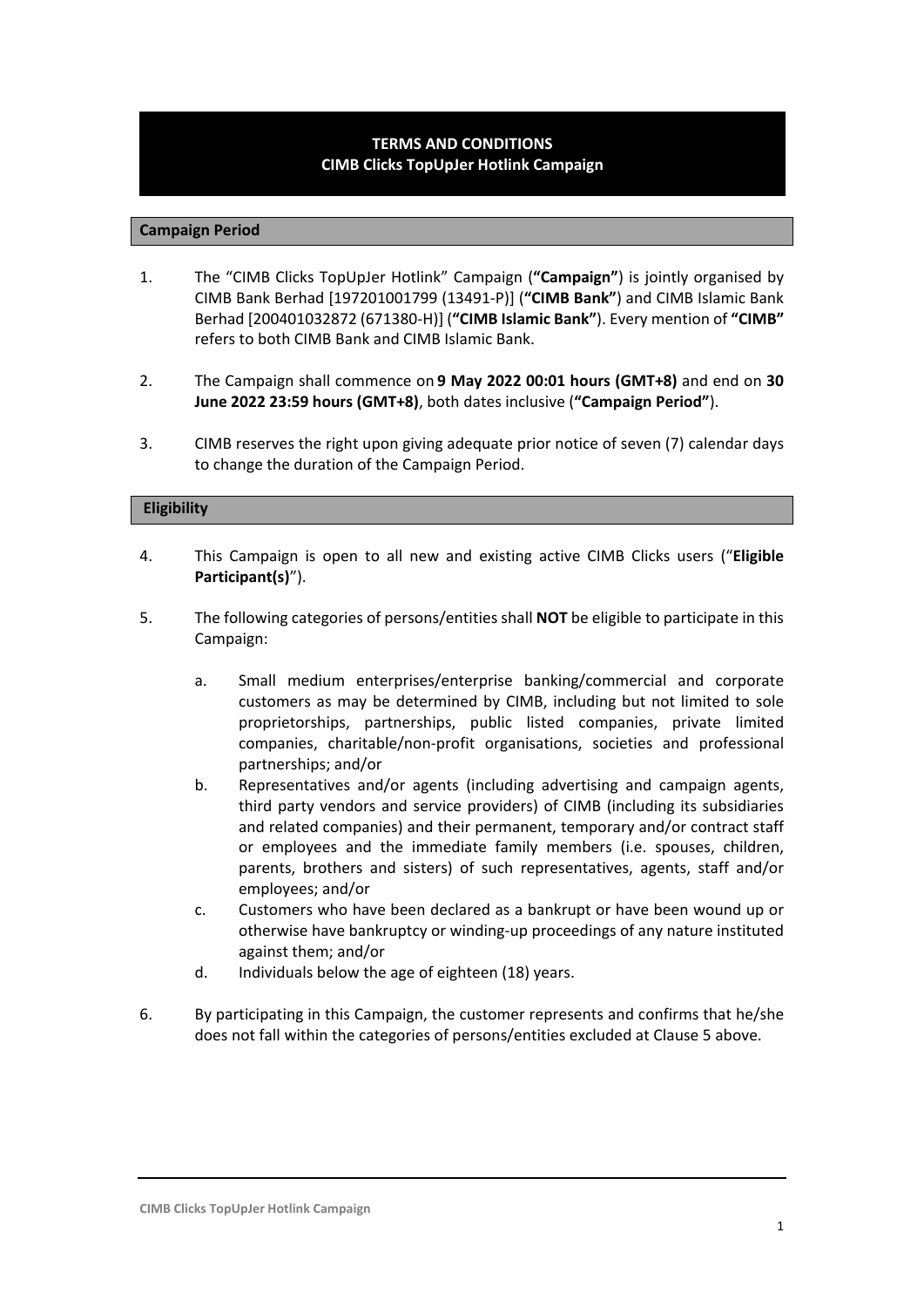## **Prizes**

7. Eligible Participant(s) stand to win the following "**Prizes"** throughout the Campaign Period: -

| Category of<br><b>Prizes</b> | <b>Description of Prizes</b> | <b>Total Number of Winners -</b>                                          |  |
|------------------------------|------------------------------|---------------------------------------------------------------------------|--|
| <b>Grand Prize</b>           | Samsung Galaxy S22 Ultra     |                                                                           |  |
| Cashback                     | RM10 cashback                | 3,000<br>maximum of<br>1,500<br>lΑ<br>Winners for each Campaign<br>Month) |  |

8. Each Eligible Participant(s) is eligible to win a maximum of one (1) Grand Prize or two (2) Cashback only throughout the Campaign Period.

#### **Campaign Mechanics**

9. In order to stand a chance to win the Prizes offered under this Campaign, the Eligible Participant(s) must perform the following Eligible Transaction(s) within the Campaign Period to earn Qualifying Entries as follows: -

| <b>Campaign Month</b>      | <b>Eligible Transaction(s)</b>                       | No of<br><b>Qualifying</b><br><b>Entries Earned</b> |
|----------------------------|------------------------------------------------------|-----------------------------------------------------|
| <b>Campaign Month 1</b>    | Perform one (1) Prepaid<br><b>Reload Transaction</b> |                                                     |
| 9 May 2022 - 31 May 2022   | (hereinafter defined at<br>Clause 11) to Maxis       |                                                     |
| <b>Campaign Month 2</b>    | (Hotlink) with a minimum<br>denomination of at least |                                                     |
| 1 June 2022 – 30 June 2022 | RM10 in the particular<br>Campaign Month             |                                                     |

10. Eligible Participant(s) may earn double the number of Qualifying Entries he/she is entitled to under Clause 9 above if he/she performs five (5) or more Eligible Transaction(s) in a single Campaign Month.

## Examples: -

- a. Customer A makes a Prepaid Reload Transaction of RM50.00 in a single transaction on 10 May 2022. Customer A earns one (1) Qualifying Entry for the Campaign Month of May.
- b. Customer B makes a Prepaid Reload Transaction of RM50.00 in five (5) different transactions in May 2022- RM10.00 on 10 May 2022, RM10.00 on 15 May 2022, RM10.00 on 20 May 2022 and two separate RM10.00 Prepaid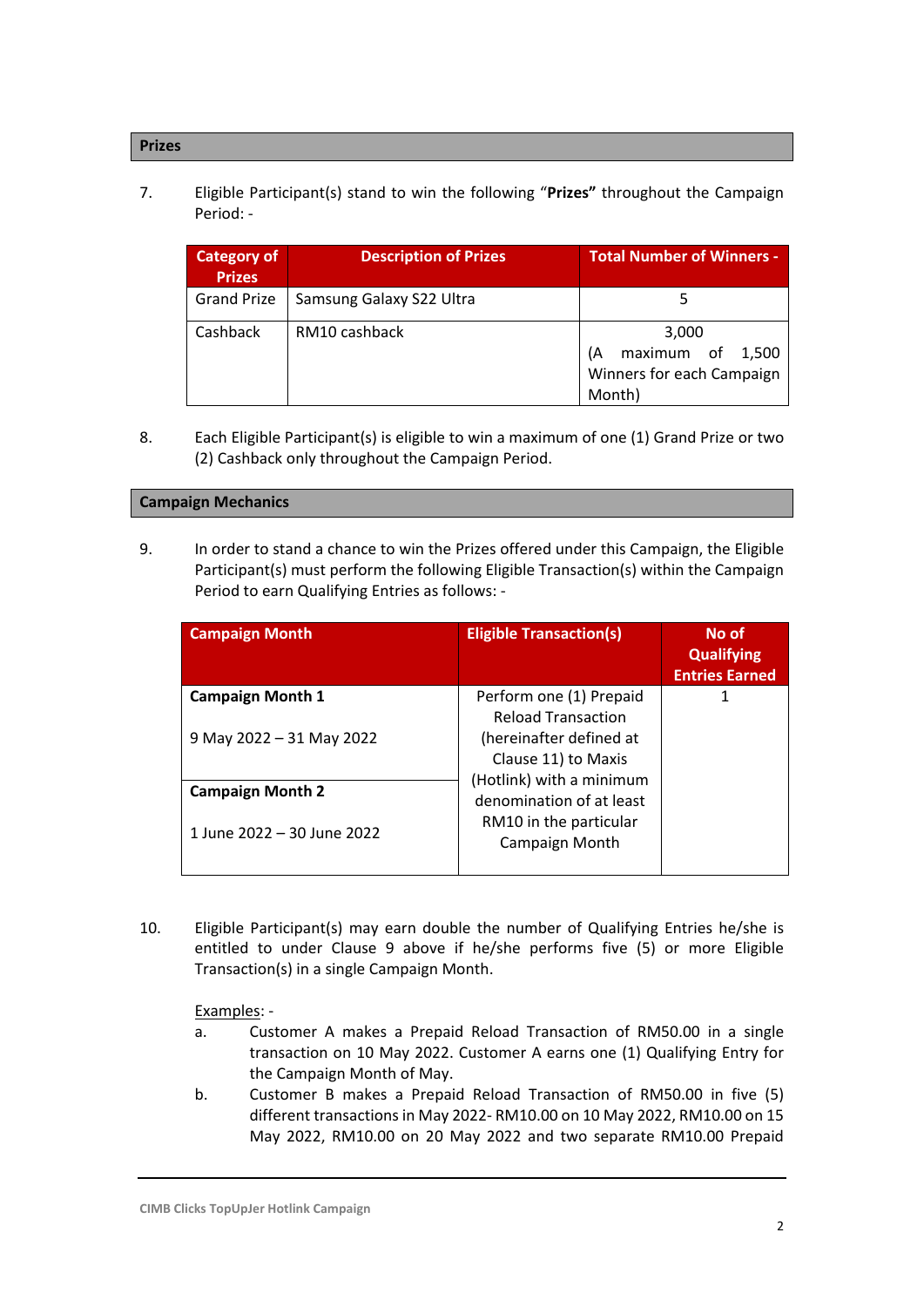Reload Transactions on 30 May 2022. Customer B earns a total of ten (10) Qualifying Entries for the Campaign Month of May as Customer B is entitled to earn double the number of Qualifying Entries he/she is entitled to under Clause 9 above if he/she performs five (5) or more Eligible Transaction(s) in a single Campaign Month.

- c. Customer C makes a Prepaid Reload Transaction of RM50.00 in five (5) different transactions across May and June 2022- RM10.00 on 10 May 2022, RM10.00 on 15 May 2022, RM10.00 on 20 June 2022 and two separate RM10.00 Prepaid Reload Transactions on 25 June 2022. Customer C earns a total of five (5) Qualifying Entries- two (2) Qualifying Entries for the Campaign Month of May and three (3) Qualifying Entries for the Campaign Month of June.
- 11. For the purposes of these Terms and Conditions, "**Prepaid Reload Transaction**" shall mean any prepaid reload transaction made by the Eligible Participant(s) via CIMB Clicks website or CIMB Clicks mobile application via the 'Top Up' function.
- 12. Eligible Participant(s) must use funds from his/her linked CIMB Savings or Current account registered with CIMB for CIMB Clicks online banking facility only ("**Participating Account(s)**").
- 13. The number of Eligible Transaction(s) made by the Eligible Participant(s) shall be calculated based on the Eligible Transaction(s) made by him/her using his/her Participating Account(s) which has been linked to his/her CIMB Clicks ID. If the Eligible Participant(s) has multiple Participating Account(s) and CIMB Clicks IDs, Eligible Transaction(s) made on each of his/her Participating Account(s) linked to his/her CIMB Clicks ID shall be accumulated for the purposes of determining the number of Eligible Transaction(s) made by the Eligible Participant(s) in a particular Campaign Month.
- 14. For the avoidance of doubt, only Prepaid Reload Transactions made for Maxis (Hotlink) as listed under the Top Up function in CIMB Clicks shall be taken into consideration. Prepaid Reload Transactions made for any other mobile service provider shall not be taken into consideration for the purposes of this Campaign.
- 15. The tracking of Eligible Transaction(s) is based on the Prepaid Reload Transactions dates and time (Malaysian Time).
- 16. The Eligible Participant(s) hereby expressly acknowledge and agree that the determination by CIMB as to whether any particular Prepaid Reload Transaction qualifies as an Eligible Transaction(s) is conclusive and shall not be challenged in any manner whatsoever.

## **Winners Selection**

# **17. Grand Prize Winners**

a. At the end of the Campaign Period, fifteen (15) Eligible Participant(s) with the highest number of Qualifying Entries will be shortlisted as the potential grand prize winners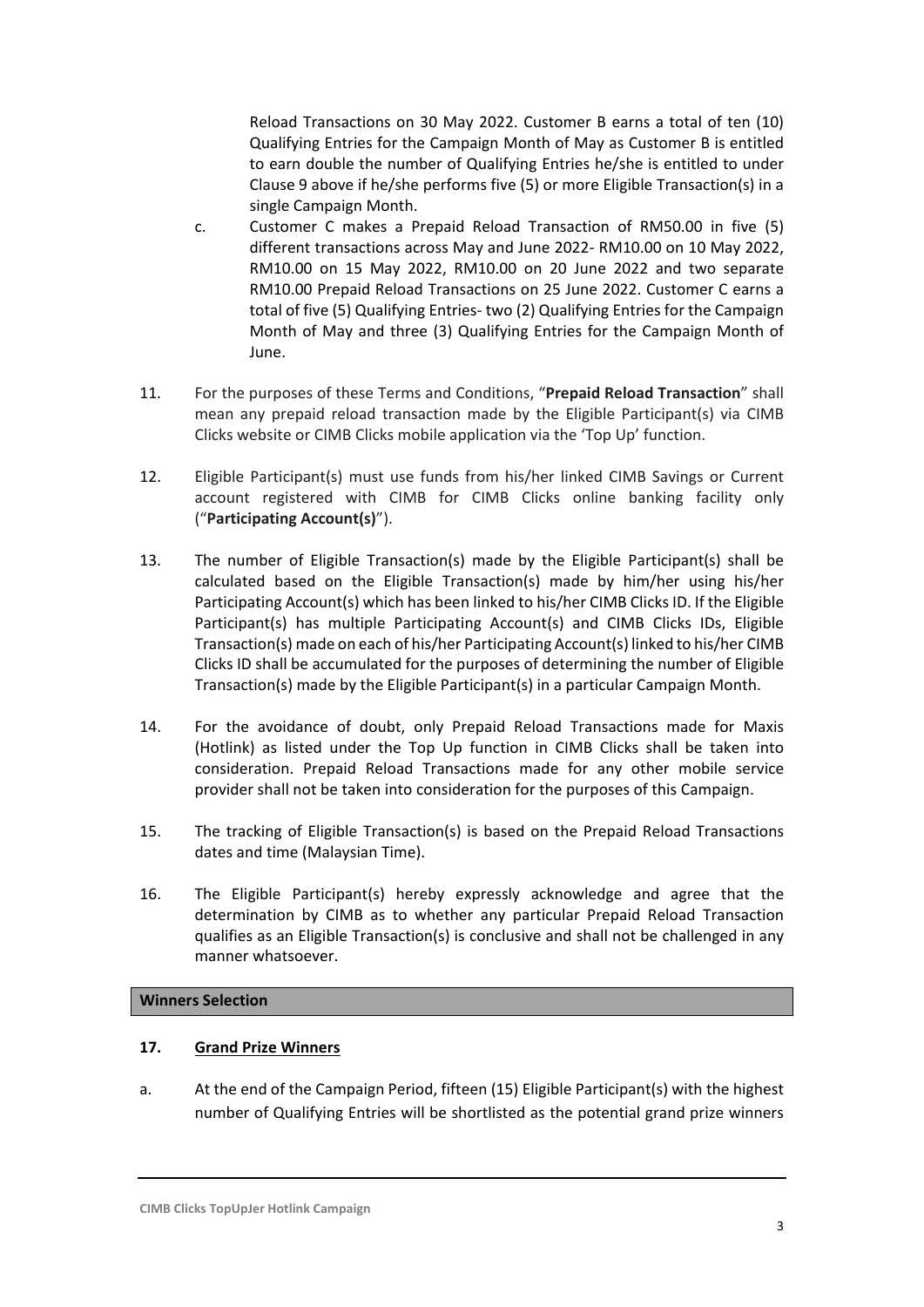("**Potential Grand Prize Winners**") and shall stand to win one (1) unit of Samsung Galaxy S22 Ultra each.

- b. The Potential Grand Prize Winners will be contacted within three (3) weeks after the end of the Campaign Period via short message service **("SMS")** which shall contain one (1) question and they will need to answer the question correctly in the fastest time. The SMS will be sent to the Eligible Participant(s)' mobile number maintained in CIMB's records. The deadline (i.e., date and time) to answer the question will be specified in the SMS. CIMB shall not be responsible in the event that the Potential Grand Prize Winners cannot be contacted for any reason whatsoever.
- c. The **first five (5)** Potential Grand Prize Winners who answer the question correctly will be declared as the "**Grand Prize Winners**".
- 18. In the event that there are insufficient Grand Prize Winners from the pool of Potential Grand Prize Winners selected in accordance with Clause 17(a) above, CIMB shall shortlist a further fifteen (15) Eligible Participant(s) with the highest number of Qualifying Entries and the selection process set out at Clauses 17(b) to (c) above will be repeated until there are a total of five (5) Grand Prize Winners selected for this Campaign.

## **19. Cashback Winners**

- a. Each Eligible Participant(s) shall be entitled to a maximum of two (2) Cashback only throughout the Campaign Period.
- b. At the end of each Campaign Month, a total of one thousand five hundred (1500) Eligible Participant(s) who have performed the Eligible Transaction(s) and earned Qualifying Entries in accordance with Clause 9 above will be selected by CIMB's system to be declared as "**Cashback Winners**".

## **Prizes Fulfillment**

- 20. CIMB reserves the right to substitute any and all of the above listed Prizes with any other item(s) of similar market value at its reasonable discretion with twenty-one (21) calendar days' prior notice to the Grand Prize Winners and Cashback Winners (collectively "**Winners**").
- 21. Winners will be notified of their win via CIMB Clicks mobile application or SMS to their mobile number or by any other means of notification which CIMB has selected within eight (8) weeks after the end of the Campaign Period.
- 22. It shall be the Winners' sole responsibility to ensure that their mailing address, mobile number and/or email address provided to CIMB are current and updated. The Winners bear the responsibility to update and inform CIMB of any changes made to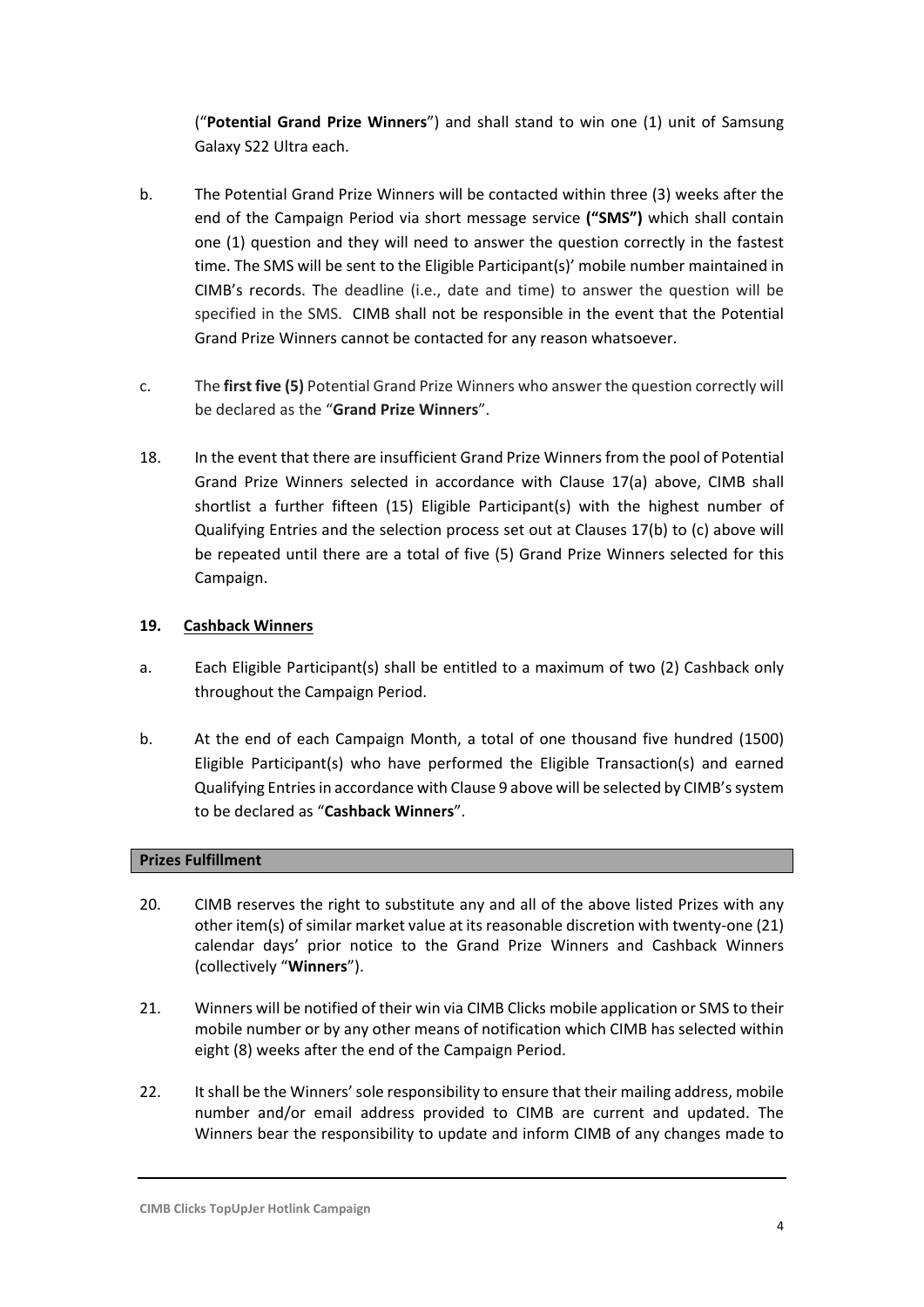his/her mobile number and/or email address. CIMB shall not be responsible to the Winners for any loss (including any loss of opportunity and/or consequential loss arising therefrom) suffered by them due to their mailing address, mobile number and/or email address maintained in CIMB's record being outdated or incorrect.

- 23. The Grand Prize will be sent to Grand Prize Winner's mailing address in Malaysia maintained with CIMB within twelve (12) weeks after the end of the Campaign Period.
- 24. The Grand Prize Winners agree and authorise CIMB to disclose the Grand Prize Winners' details (including but not limited to name, identity card number, phone number and address) to the relevant provider/delivery agent for the Grand Prize who may then contact the Grand Prize Winners regarding the delivery or redemption of the Grand Prizes.
- 25. The Grand Prize Winners must redeem their Prizes within the validity period as may be stipulated by the Prize provider, failing which the Prizes maybe forfeited by the Prize provider automatically without prior notice being given to the Winners and CIMB shall not be obliged to replace such Prizes in any circumstances.
- 26. Images of the Grand Prizes shown and displayed in any marketing and/or advertising materials for this Campaign are for illustration purposes only. The actual colour/design of the Grand Prize may be different from those shown and displayed in the marketing and/or advertising materials. Grand Prize Winners are not allowed to choose or change the colour or model of the Grand Prize.
- 27. Samsung is not a sponsor of this Campaign. Nothing in these Terms and Conditions shall be taken to be a representation that they have endorsed these Terms and Conditions or any of CIMB's products.
- 28. CIMB will not entertain any complaint(s) whatsoever in connection with the Prize. The inclusion of the Prizes in this Campaign shall not be construed as an endorsement or recommendation of the same by CIMB.
- 29. The Cashback will be credited into the Cashback Winners' Participating Account(s) within eight (8) weeks after the Campaign Period has ended. The Cashback cannot be transferred to any other  $3<sup>rd</sup>$  party and CIMB will also not entertain any request from the Winner to credit the Cashback to his/her other CIMB accounts, or any other accounts maintained with other banks, or any other third party's bank accounts.
- 30. The Winners' Participating Account(s) (a) MUST NOT be in breach of the terms and conditions set out in the agreements governing the Participating Account(s) AND (b) MUST NOT be terminated or closed or be made subject to any attachment, adverse orders made by the court, or any other authorities sanctioned by laws, delinquent and/or invalid or cancelled as may be determined by CIMB up until the fulfilment of the Prizes.
- 31. To the fullest extent permitted by law, CIMB hereby expressly excludes its liability in respect of any representations, warranties or endorsement, express or implied, written or oral, made by any party in respect of the Prizes. CIMB will not be responsible for any loss or damage resulting from the Winners' use of the Prizes.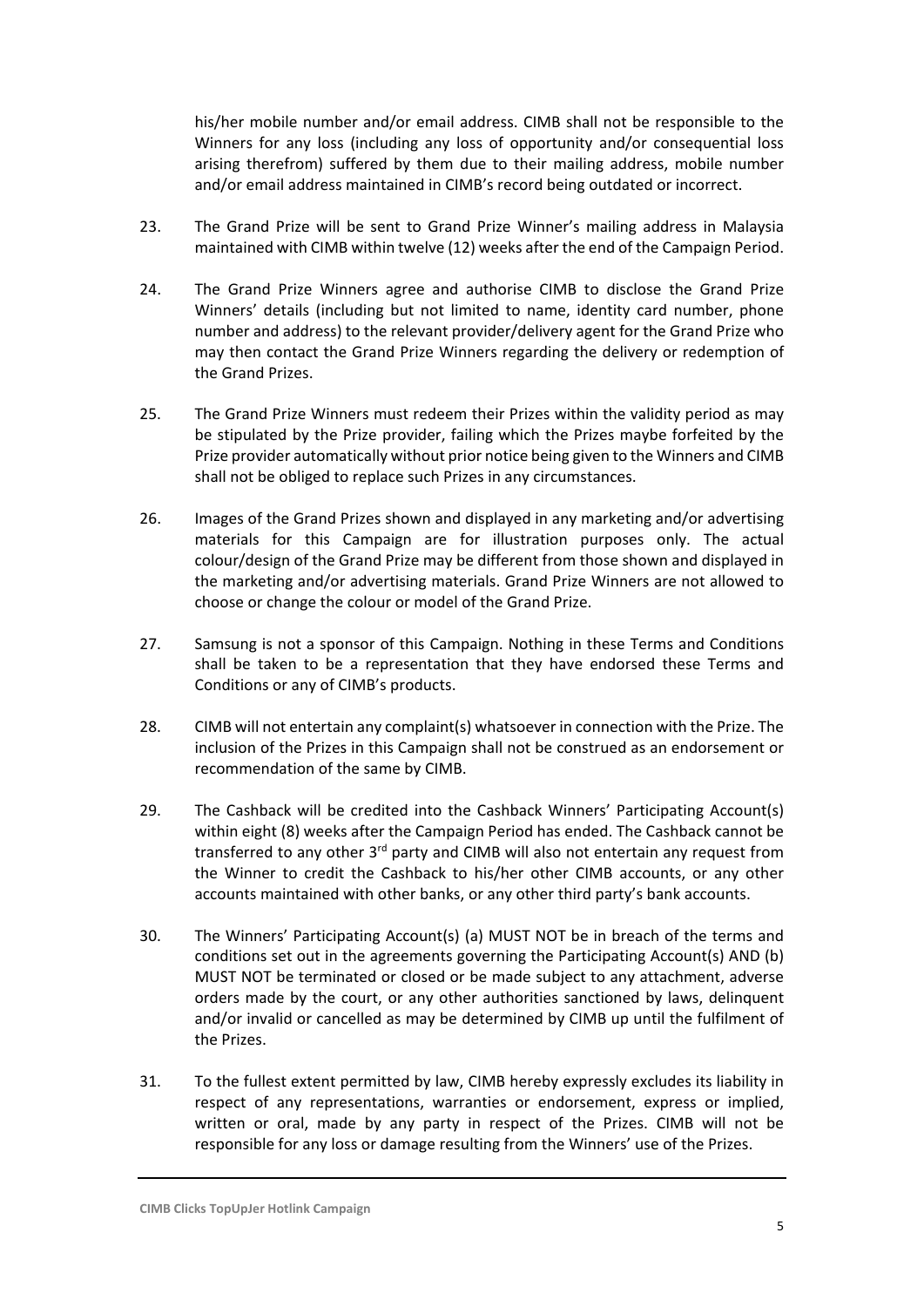- 32. Where the Prize is offered and/or provided solely by the relevant providers, it shall be subject to such terms and conditions as may be determined by such provider. CIMB accepts no liability for any loss and damage (including any loss of income, profits or goodwill, direct or indirect loss, incidental, consequential, exemplary, punitive or special damages) that may be sustained by the Winners or any third party arising from or in connection with the use of the Prizes, even if CIMB have been advised of the possibility of such damages, if any, in advance, and all such damages are expressly excluded unless the same was caused by CIMB's gross negligence or willful default.
- 33. Any determination by CIMB on the computation and/or amount and/or fulfilment of the Prize shall be conclusive and shall not be challenged in any manner whatsoever, save for where there is manifest error.
- 34. All costs, fees and/or expenses incurred or to be incurred by the Winners in relation to the Campaign and/or the claiming of the Prizes including any applicable fees, levies or taxes imposed or to be imposed shall be and remain the sole liability and responsibility of the Winners.
- 35. By accepting or receiving the Prizes, the Eligible Participant(s) agree to hold harmless CIMB and its affiliates and their respective directors, officers, employees and agents from and against any claim, action, proceeding, judgment, damage, loss, expense or liability in connection with the Eligible Participant(s)':
	- a. participation in the Campaign; or
	- b. receipt, redemption or use of the Prizes.
- 36. All risks, losses or damages associated with the use of the Prizes shall be assumed and borne by the Eligible Participant(s).

## **General Terms and Conditions**

- 37. The Eligible Participant(s) agree that by participating in the Campaign, they:
	- a. have accessed, read and confirm their agreement to these Terms and Conditions;
	- b. consent to CIMB processing and disclosing their personal data in accordance with the CIMB Group Privacy Notice: <https://www.cimb.com.my/en/personal/privacy-policy.html>
	- c. agree that all decisions fairly and reasonably made by CIMB in relation to every aspect of this Campaign, including the Cashback to be given away, shall be final, binding and conclusive; and
	- d. agree that CIMB shall not be liable or held responsible to the Eligible Participant(s) if CIMB is unable to perform in whole or in part of any of its obligations in these Terms and Conditions attributable directly or indirectly to: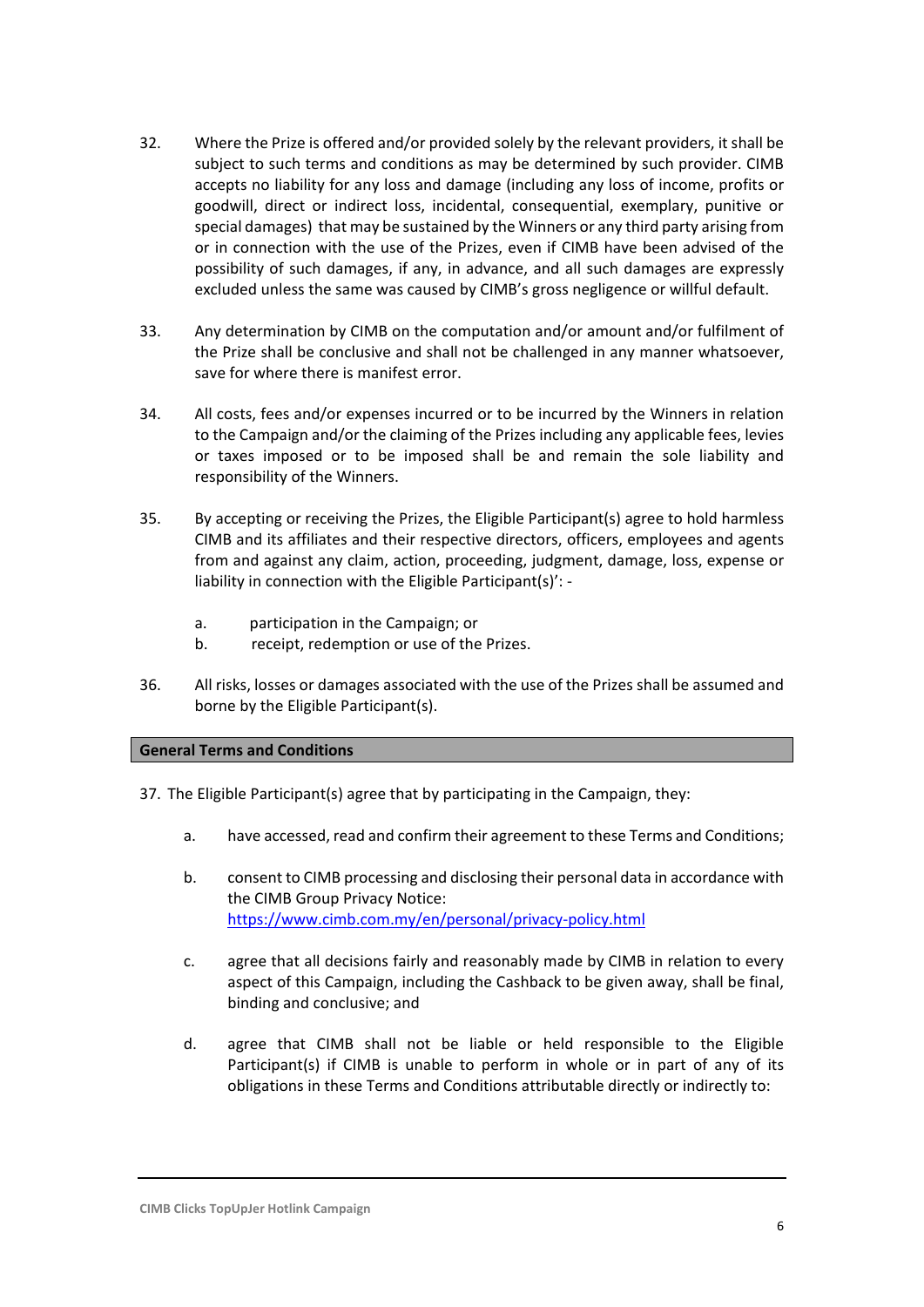- i. the failure of any mechanical or electronic device, data processing system or transmission line; or
- ii. electrical failure; or
- iii. industrial dispute, war, strike or riot;
- iv. any act of God beyond CIMB's control; or
- v. any factor in a nature of a force majeure which is beyond CIMB's reasonable control.
- 38. The Eligible Participant(s) will be disqualified from participating in the Campaign before the fulfillment of the Prizes if:
	- a. the Eligible Participant(s) are in breach of the terms and conditions governing the Participating Account(s);
	- b. the Eligible Participant(s)' Participating Account(s) is terminated or closed or be made subject to any attachment, adverse orders made by the Court or any authorities sanctioned by laws; or
	- c. the Eligible Participant(s)' Participating Account(s) is rendered invalid or have been cancelled by the Eligible Participant(s) or CIMB.
- 39. CIMB shall have the right to disqualify any Eligible Participant(s) that it determines to be:
	- a. tampering with the participation process; or
	- b. acting in breach of these Terms and Conditions.
- 40. CIMB shall have the right to extend, shorten, discontinue, cancel, terminate or suspend the Campaign by giving fourteen (14) calendar days' prior notice to the Eligible Participant(s) via:
	- a. announcement at CIMB's website; or
	- b. by any other means of notification which CIMB may select.

For avoidance of doubt, CIMB shall not be liable to the Eligible Participant(s) for any losses, damages, costs or expenses as may be suffered or incurred by the Eligible Participant(s) as a direct or indirect result of any Cashback and/or any cancellation, suspension, shortening or extension of the Campaign.

- 41. CIMB shall not be liable to any Eligible Participant(s) or any party for any loss or damage (including but not limited to, loss of income, profits or goodwill, direct or indirect, incidental, consequential, exemplary, punitive or special damages) resulting from:
	- a. The Eligible Participant(s)' participation or non-participation in the Campaign; or
	- b. Any non-receipt or delayed receipt by the Eligible Participant(s) of any of CIMB's notifications under this Campaign

unless such loss or damage arises from and is caused directly by CIMB's gross negligence or willful default.

42. a. CIMB shall have the right to vary, add, delete, or amend any of these Terms and